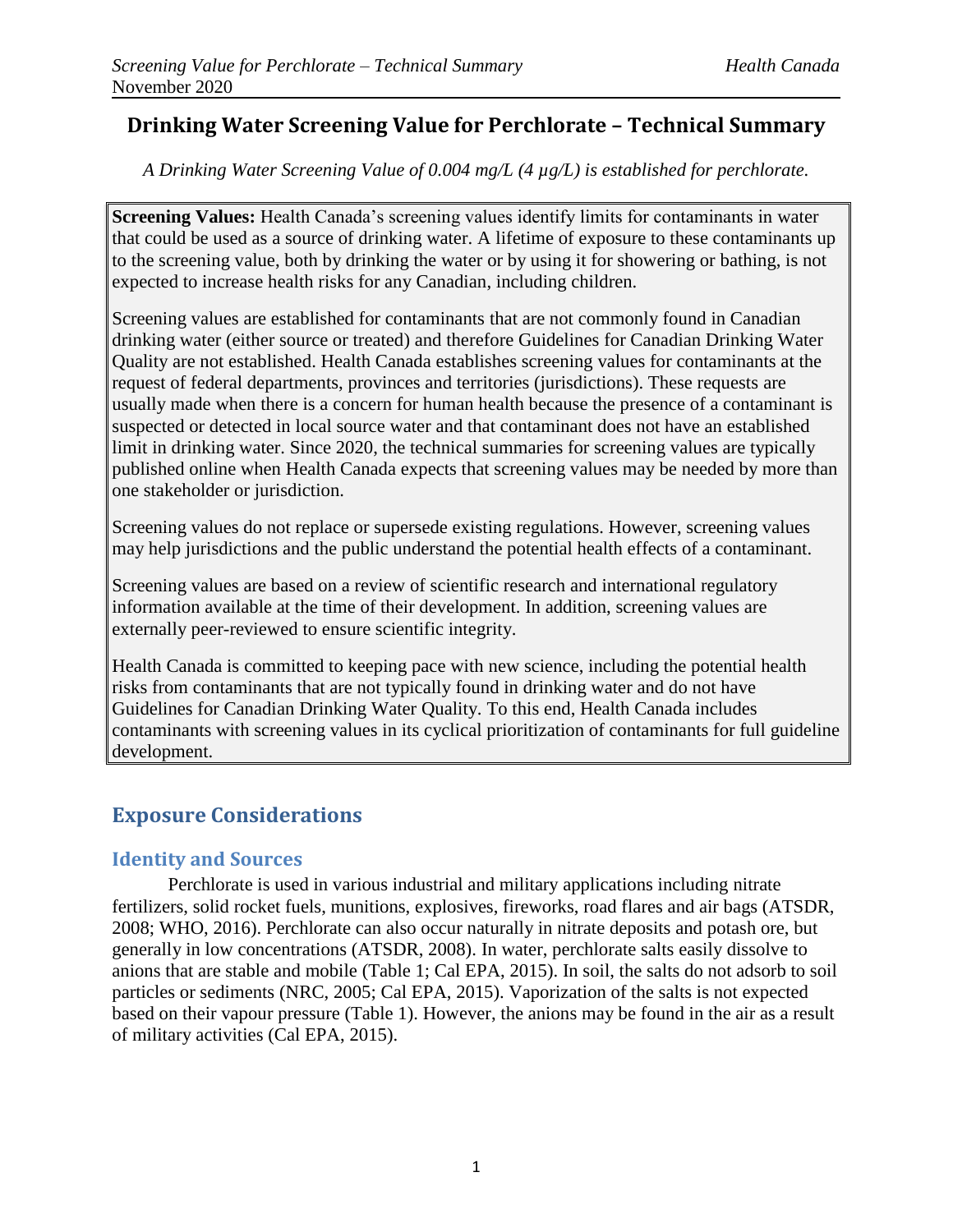| <b>Property</b>                             | <b>Ammonium</b><br>perchlorate | Sodium<br>perchlorate | <b>Potassium</b><br>perchlorate | Perchloric acid   |
|---------------------------------------------|--------------------------------|-----------------------|---------------------------------|-------------------|
| <b>Chemical Abstract Service</b>            |                                |                       |                                 |                   |
| <b>Register Number</b>                      | 7790-98-9                      | 7601-89-0             | 7778-74-7                       | 7601-90-3         |
| Molecular Weight (g/mol)                    | 117.49                         | 122.44                | 138.55                          | 100.47            |
| Water Solubility ( $g/L$ at $25^{\circ}$ C) | 249                            | 2100                  | 20.9                            | Miscible in water |
| Vapour Pressure (at $25^{\circ}$ C)         | Very low                       | Very low              | Very low                        | $6.8$ mm Hg       |
| $Log K_{ow}$                                | $-5.84$                        | $-7.18$               | $-7.18$                         | $-4.63$           |

|  |  |  |  |  |  | <b>Table 1.</b> Physicochemical properties of a subset of perchlorate compounds. |  |
|--|--|--|--|--|--|----------------------------------------------------------------------------------|--|
|--|--|--|--|--|--|----------------------------------------------------------------------------------|--|

ATSDR, 2008.

#### **Exposure**

The primary route of exposure to perchlorate is ingestion of contaminated drinking water or food grown with contaminated water (Cal EPA, 2015). Food is estimated to contribute more to the total perchlorate exposure (Cal EPA, 2015). Perchlorate has been detected in a wide variety of foods including fruits, vegetables, and grains as well as in dairy and human breast milk (Pearce et al., 2007; Murray et al., 2008; EFSA et al., 2017). Exposure can also occur through consumption of drinking water even though perchlorate levels are usually low. A survey of Canadian drinking water supplies found that over 99% of samples had perchlorate levels below 1 μg/L with a maximum concentration of 3.2 μg/L in a domestic well (Environment Canada, 2009).

## **Health Considerations**

#### **Kinetics**

In both humans and experimental animals, ingested perchlorate is readily absorbed through the gastrointestinal tract into the systemic circulation (WHO, 2016). Absorption of perchlorate through skin is very limited (U.S. EPA, 2009). Within the body, the chemical is distributed to the gastric mucosa, salivary glands, thyroid, mammary glands, placenta, choroid plexus and kidney (Cal EPA, 2015; WHO, 2016). Perchlorate can also pass through the placental barrier (Zhang et al., 2016). Perchlorate is not metabolized and more than 60% to 90% of the ingested dose is primarily excreted in the urine (Greer et al., 2002; NRC, 2005; Braverman et al., 2006; WHO, 2016). The elimination half-life of ingested perchlorate in humans ranges from 6.0 to 9.3 hours (Lamm et al., 1999; Greer et al., 2002; NRC, 2005).

#### **Health Effects**

Perchlorate blocks iodide uptake in the thyroid gland in both humans and experimental animals. Thus, the primary effects observed following perchlorate exposure pertain to altered thyroid functions, including changes in the production of thyroid hormones, and potentially adverse neurological effects. Data from human and animal studies do not suggest an increased risk of cancer from perchlorate exposure.

Clinical studies in humans describe the inhibition of iodide uptake in the thyroid caused by oral exposure to perchlorate (Brabant et al., 1992; Lawrence et al., 2000; Lawrence et al., 2001; Greer et al., 2002; Braverman et al., 2006). The most comprehensive study included multiple testing doses in healthy human volunteers (Greer et al., 2002). In this study, daily oral doses of 0.007, 0.02, 0.1 and 0.5 mg perchlorate/kg body weight (bw) per day were administered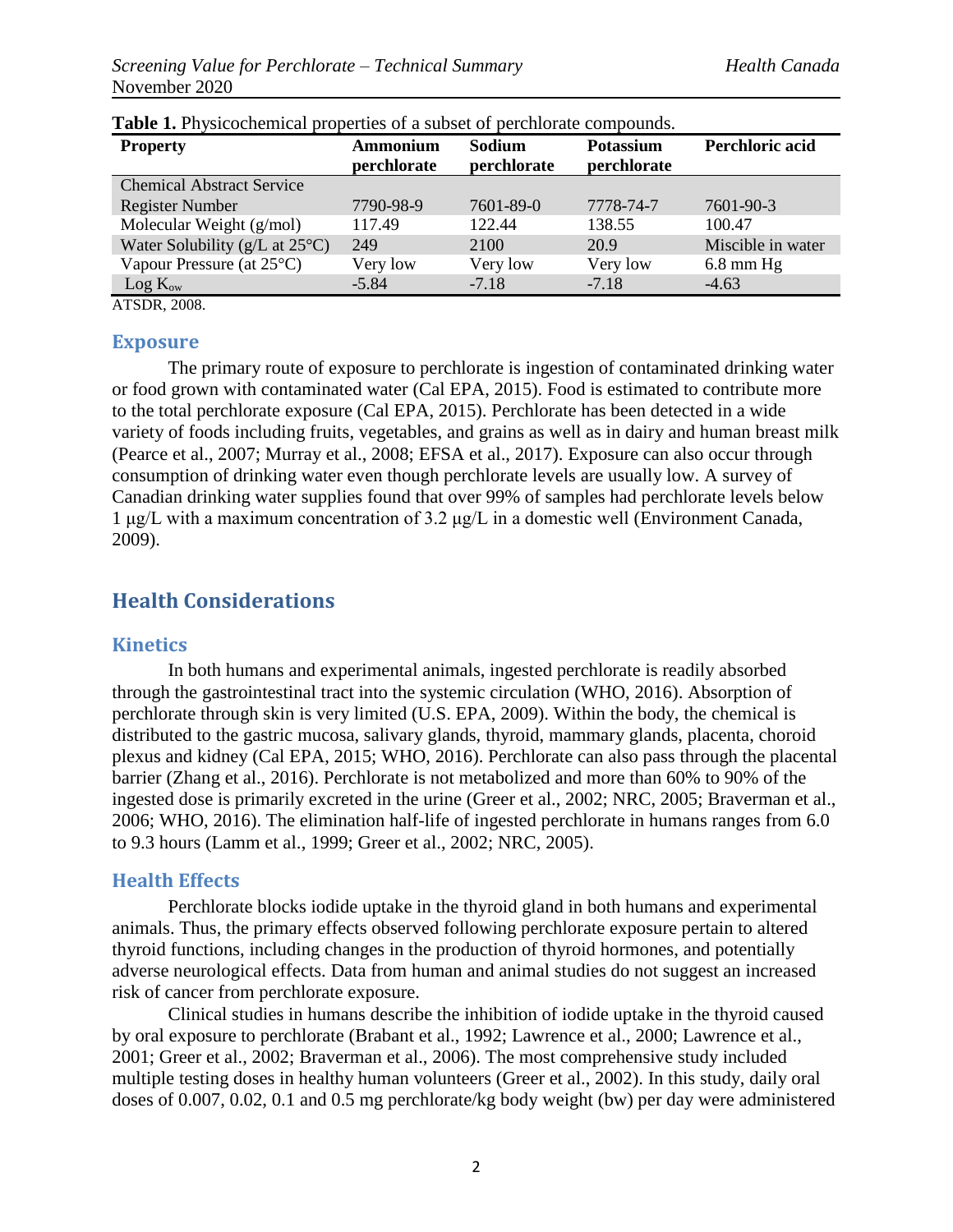in drinking water in 37 healthy male and female volunteers for 14 days. Four males and four females for each group were exposed to 0.02, 0.1 and 0.5 mg perchlorate/kg bw per day in 400 mL drinking water. An additional male and female for each group was exposed to the same doses at four set times throughout the day (in 100 mL drinking water each) along with seven other individuals (six females and one male) exposed to 0.007 mg perchlorate/kg bw per day. Measurements of iodide uptake were taken before (8 and 24 hours before), during (on days 2 and 14) and after (on day 15) exposure to perchlorate. Decreases in iodide uptake in comparison to baseline values taken before perchlorate exposure were measured at all doses, with significant findings at the three highest doses. The effects were similar on days 2 and 14, but not significantly different from the baseline on day 15. Levels of total thyroxin (T4), free T4, total triiodothyronine (T3) and thyroid stimulating hormone (TSH) measured throughout the experiments were in the normal range except for one woman in the lowest exposure dose group.

Environmental studies found associations between increased urinary perchlorate levels and either increased TSH or decreased thyroid hormones (T3, T4) (NRC, 2005; SAB, 2013; Cal EPA, 2015). Occupational exposure studies found no significant effects of perchlorate exposure and markers of thyroid function in exposed workers at levels up to 0.48 mg/kg bw per day (Gibbs et al., 1998; Lamm et al., 1999).

Several studies in humans have investigated the effects of maternal perchlorate exposure through drinking water on newborns by measuring thyroid hormone levels (NRC, 2005; SAB, 2013; Cal EPA, 2015). Of these studies, Brechner et al. (2000) reported effects at the lowest concentrations, as measured by significant decreases in T4 and a 27% increase in TSH in newborns exposed in utero to 4-6 ppb perchlorate in drinking water. The long-term consequences of perchlorate exposure in utero and early in life are not known. However, alterations in fetal thyroid hormone have been associated with adverse cognitive developmental effects (Pop et al., 2003; Vermiglio et al., 2004; Kooistra et al., 2006).

The carcinogenicity of perchlorate has been examined in two human studies of exposure through drinking water. Morgan and Cassady (2002) investigated cancer outcome in the greater Redlands area between 1988 and 1998, where drinking water is known to be contaminated with perchlorate (5-98 ppb) and trichloroethylene (0.09-97 ppb). There were no significant differences between the overall numbers of observed cancers in comparison to expected cancers (standardized incidence ratio  $[SIR] = 0.97, 99\%$  confidence interval  $[CI] = 0.93-1.02$ ). Modest increases in skin melanoma and uterine cancer were observed, whereas fewer cases were observed for cancers of the lung and bronchus, as well as for cancers of the colon and rectum. All other cancers, including thyroid, bladder, breast, cervix, kidney and prostate cancers, were not affected. Li et al. (2001) investigated the prevalence of thyroid cancer in Clark County, where drinking water contains 4-24 ppb perchlorate, in comparison to a region with no perchlorate contamination (Washoe County). The relative risk was  $0.75$  (95% CI = 0.35-1.59) indicating no increased risk of thyroid cancer.

While the mechanisms involved in the function and regulation of the thyroid in rats are qualitatively similar to those in humans, biochemical and physiological differences affect their responses to perchlorate (Cal EPA, 2015). Therefore, studies in rats are not great models for quantitatively assessing human health risk associated with perchlorate exposure and are not discussed in detail here, rather they provide qualitative support on potential adverse effects. Animal exposure to perchlorate results in adverse effects on the thyroid (changes in hormone regulation, thyroid weight, hyperplasia, hypertrophy and neurological effects); these changes are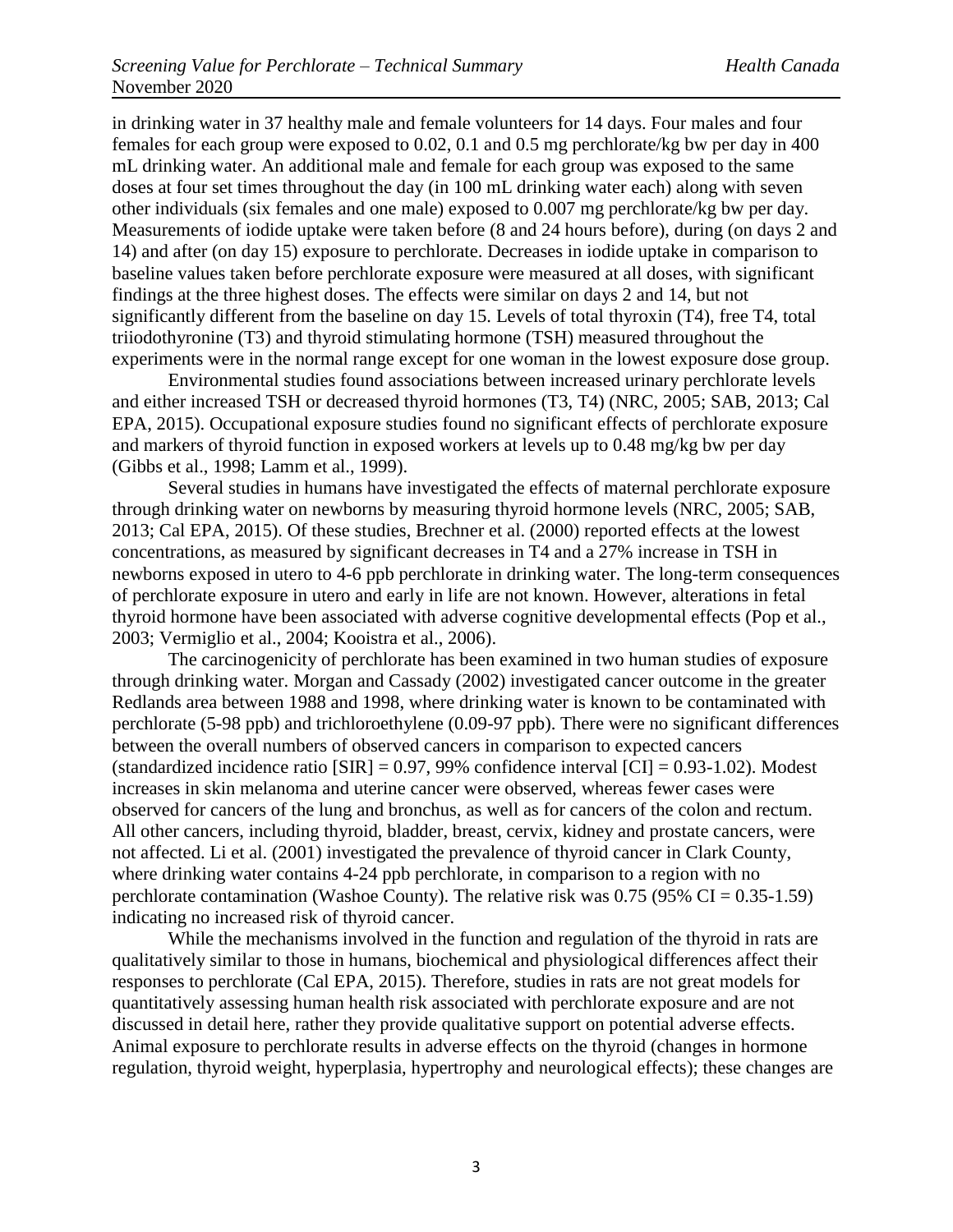generally not associated with carcinogenic outcome or reproductive effects (NRC, 2005; Cal EPA, 2015; WHO 2016).

#### **Mode of Action**

Like thiocyanate, nitrate and selenium cyanates, perchlorate competitively binds to the Sodium-Iodide-Symporter to block iodide uptake (Schlosser, 2016). In humans and animals, the proposed mode of action (MOA) for perchlorate exposure is iodide uptake inhibition to altered thyroid hormone concentrations (TSH, T3 and T4) and potentially to neurodevelopmental outcomes, with fetuses and infants being the most vulnerable (NRC, 2005; SAB, 2013; Cal EPA, 2015). Other vulnerable populations include people with thyroid disease and individuals requiring more iodine, including pregnant and lactating women.

Iodide is an essential component of thyroid hormones, which are necessary in controlling basal metabolism and proper differentiation and development of neuronal cells; inhibition of iodide uptake is associated with decreased thyroid hormones production that results in adverse neurodevelopmental effects (SAB, 2013). However, there is no human study that evaluated the direct relationship between environmental perchlorate exposure and adverse neurodevelopmental outcomes, although scarce rodent data suggested an inverse association (SAB, 2013). Using the key precursor event of inhibiting iodide uptake (rather than neurological effects) is a conservative approach to derive a screening value.

#### **Selection of Key Study**

Neurodevelopmental effects are the key endpoints of concern based on the database of information in humans and experimental animals on perchlorate exposure and the risk of cancer is limited. No studies on direct perchlorate exposure and human neurodevelopmental effects in the vulnerable populations (fetuses and infants) are available. However, based on the MOA for perchlorate, Greer et al. (2002) was selected as the key study since it showed alterations in an early precursor key event (inhibition of iodide uptake) that could lead to neurodevelopmental effects and this would result in a more conservative point of departure (POD) concentration for perchlorate exposure than a concentration from later key events or neurodevelopmental endpoints. Greer et al. (2002) was also selected as the key study for other agencies (NRC, 2005; Cal EPA, 2015).

# **Derivation of the Screening Value**

A tolerable daily intake (TDI) for perchlorate in drinking water was first calculated based on decreased iodide uptake in 37 healthy adults as a conservative precursor event to neurodevelopmental effects (Greer et al., 2002). Benchmark dose (BMD) modelling was applied to the dose-response data from Greer et al. (2002). A benchmark response (BMR) of 2 standard deviation (SD) for continuous data (representing a 20% decrease in iodide uptake compared to baseline) was selected since 20% (1) represents a change in intra-individual iodide uptake in humans that is biologically meaningful, considers inherent daily variability, and lower BMRs would be affected by background variation, as determined by the analysis of the clinical studies (Bruce et al., 2018); (2) is more conservative than the estimated 50% BMR level of inhibition not associated with changes in thyroid hormone levels (WHO, 2016); and (3) is within the observable range of significant effects reported in Greer et al. (2002). A lower BMR would result in a POD that is below the range of significant effects, would be overly conservative and beyond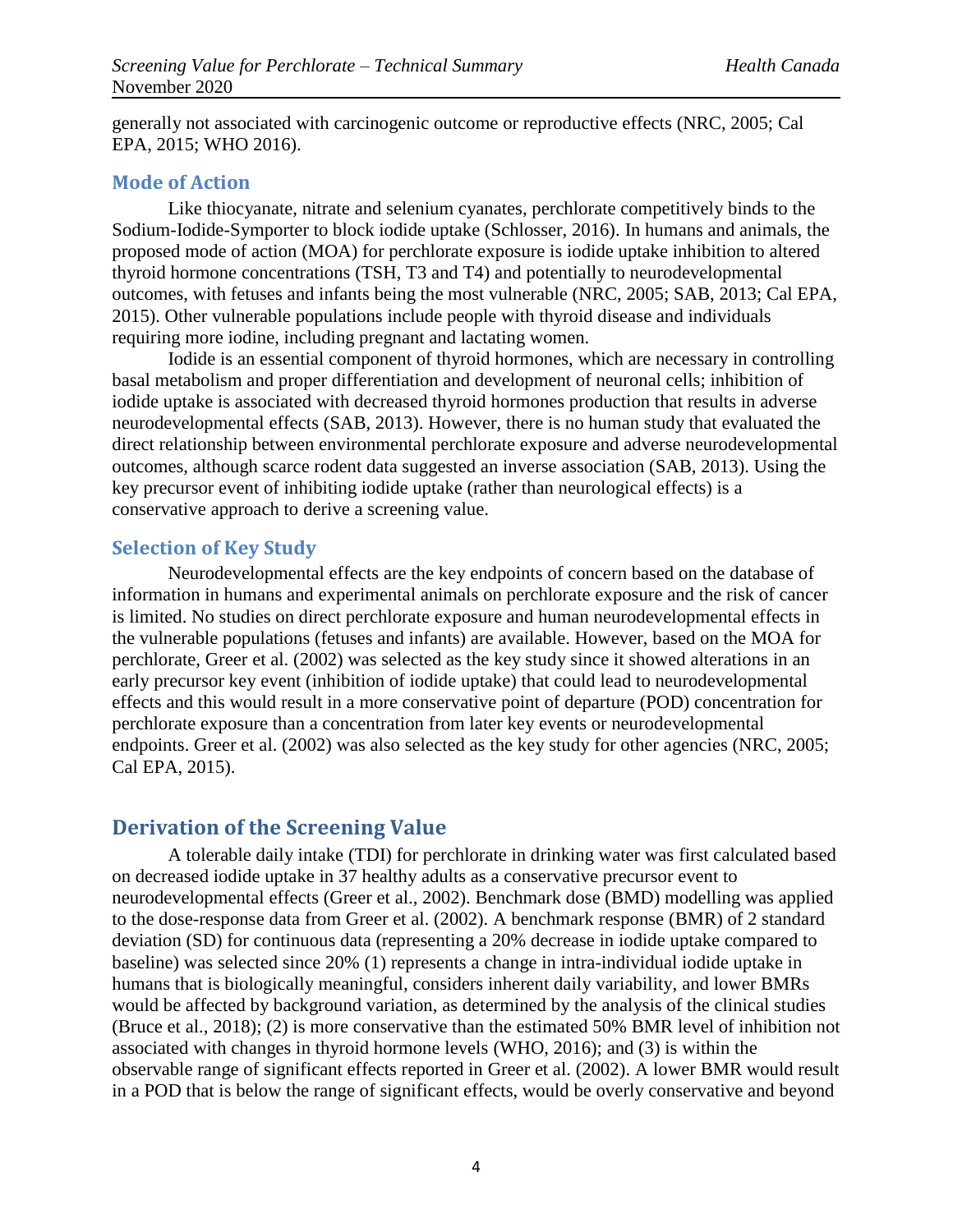the power of the study size. A benchmark dose for a 20% response ( $BMD<sub>2SD</sub>$ ) of 0.0297 mg/kg bw per day and the lower 95% confidence limit on the  $BMD_{2SD} (BMDL_{2SD})$  of 0.0109 mg/kg bw per day were modelled (U.S. EPA BMDS: version 2.7.0.4). A tolerable daily intake (TDI) is calculated as follows:

#### **Equation 1**

$$
TDI = \frac{0.0109 \text{ mg/kg bw per day}}{10}
$$

 $=$  0.00109 mg/kg bw per day

where:

- $\bullet$  0.0109 mg/kg bw per day is the BMDL<sub>2SD</sub> for decreased iodide uptake in adults (Greer et al., 2002).
- 10 is the uncertainty factor: X10 for intraspecies variation to account for variations in the general population, including vulnerable populations. An uncertainty factor for duration of study is not necessary since iodide uptake is inhibited fairly quickly after exposure begins and the inhibition does not increase, or increases only slightly, as exposure continues (Greer et al., 2002). Also, if there is no reduction in thyroidal iodide uptake, there will be no reduction in stored iodide, and extending the exposure duration is not likely to have an impact on the thyroid function. An uncertainty factor for database deficiencies is not needed since human data is consistent across multiple studies and the POD is based on a precursor, non-adverse, biochemical event. Clinical studies in healthy adults, studies of long-term treatment of hyperthyroidism with perchlorate and studies of occupational/environmental exposures add confidence to the overall database. Since rats are poor models for quantitative assessments, further studies in these models would not be beneficial.

Based on the above TDI, a screening value can be derived as follows:

#### **Equation 2**

Screening = value 0.00109 mg/kg bw per day  $\times$  6.3 kg  $\times$  0.50 0.82 L/day

 $=$  0.004187 mg/L (4.2µg/L)

where:

- $\bullet$  0.00109 mg/kg bw per day is the TDI, as derived above.
- 6.3 kg is the average body weight of a 0-5 month old infant (Health Canada, 2019).
- 0.50 is the allocation factor: the proportion of exposure to perchlorate from drinking water, as opposed to other environmental media (i.e., food, air, soil, consumer products); an allocation factor of 50% is recommended when there are only 2 potential significant sources of exposure (Krishnan and Carrier, 2013). For perchlorate, 50% is appropriate since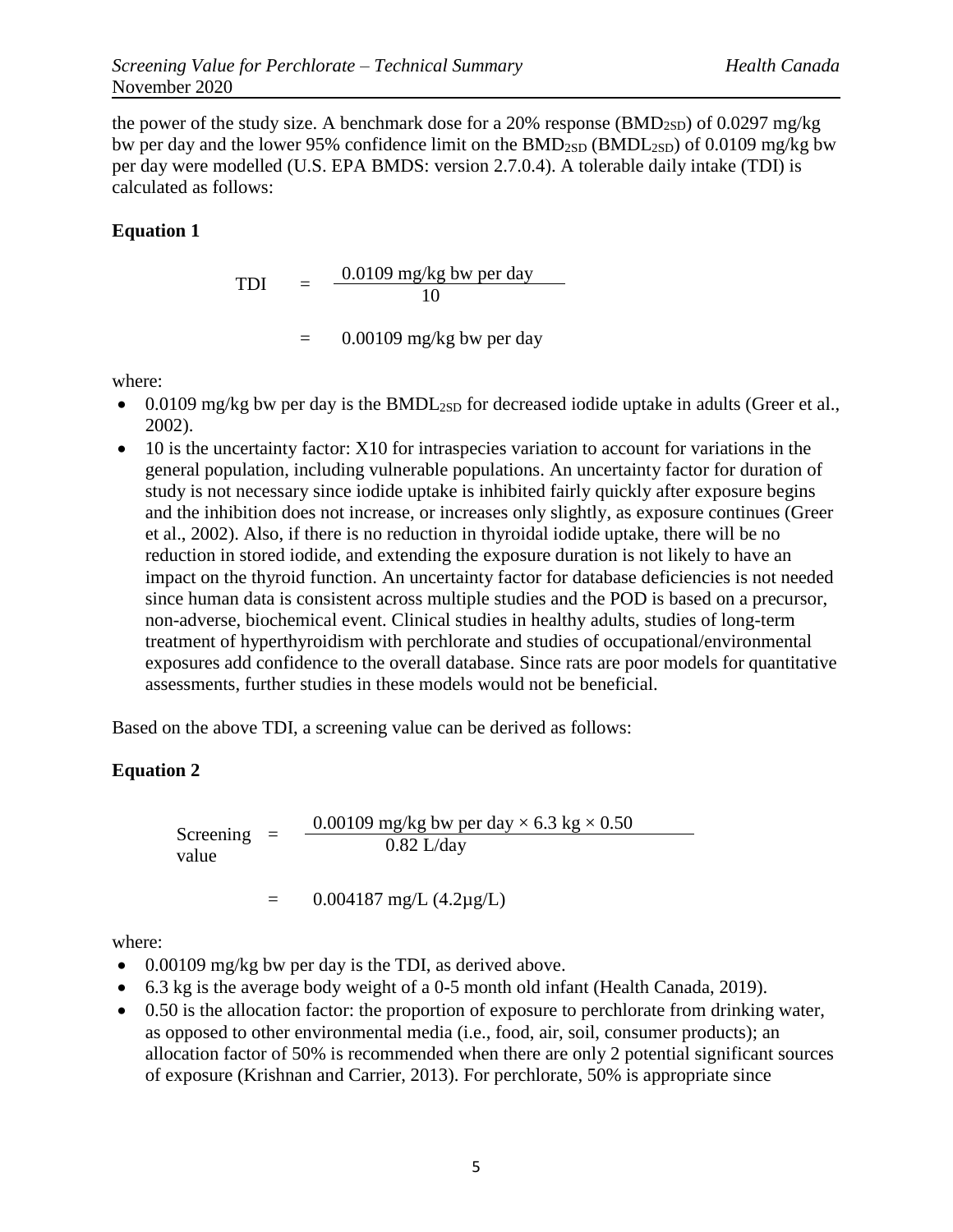potential exposure is through two main sources: drinking water and consumption of food grown with contaminated water.

 $\bullet$  0.82 L/day is the estimated daily volume of tap water consumed by a 0-5 month old infant (Health Canada, 2019); multi-route exposure assessment (Krishnan and Carrier, 2008) found that dermal and inhalation exposures through showering or bathing represent negligible routes of exposure to perchlorate.

A screening value of 0.004 mg/L (4  $\mu$ g/L) for perchlorate in drinking water is recommended by Health Canada.

# **International Considerations**

Drinking water quality guidelines, standards and/or guidance established by foreign governments or international agencies may vary due to the science available at the time of assessment, as well as the utilization of different policies and approaches, such as the choice of key study, and the use of different consumption rates, body weights and allocation factors. The World Health Organization (WHO) has a regulatory value while the United States (U.S.) and California (Cal) Environmental Protection Agencies (EPA) have non-regulatory values (Table 2). All values are based on inhibitions of iodide uptake in healthy adults (Greer et al., 2002) and an uncertainty factor of 10, but differ in their selection of the POD, use of adult or infant body weight/consumption values and relative source contribution values (RSC; corresponds to Health Canada's allocation factor).

| <b>Source</b>         | Value<br>(mg/L)                  | <b>Key Effect</b>                                                           | <b>POD</b><br>(mg/kg)<br>per day) | UF                                                            | <b>Other Details</b>                                                     |
|-----------------------|----------------------------------|-----------------------------------------------------------------------------|-----------------------------------|---------------------------------------------------------------|--------------------------------------------------------------------------|
| <b>Regulatory</b>     |                                  |                                                                             |                                   |                                                               |                                                                          |
| WHO,<br>2016          | 0.07                             | Inhibition of iodide<br>thyroid uptake in<br>humans (Greer et<br>al., 2002) | <b>BMR</b><br>50%                 | 10x intraspecies<br>(account for<br>vulnerable<br>population) | Used adult body<br>weight and<br>consumption values;<br><b>RSC</b> 0.20  |
| <b>Non-regulatory</b> |                                  |                                                                             |                                   |                                                               |                                                                          |
| Cal<br>EPA,<br>2015   | 0.001<br>(PHG)                   | Same as above                                                               | <b>BMR 5%</b>                     | Same as above                                                 | Used infant body<br>weight and<br>consumption values;<br><b>RSC</b> 0.74 |
| U.S.<br>EPA,<br>2009  | 0.015<br><i>(interim)</i><br>HA) | Same as above                                                               | <b>NOEL</b>                       | Same as above                                                 | Used adult body<br>weight and drinking<br>water intake; RSC<br>0.62      |

**Table 2.** International values for perchlorate in drinking water.

Health Advisory (HA); Public Health Goal (PHG); Relative source contribution (RSC); Point of Departure (POD); Uncertainty Factor (UF).

## **Contact Us**

For more information, please contact us at hc.water-eau.sc@canada.ca.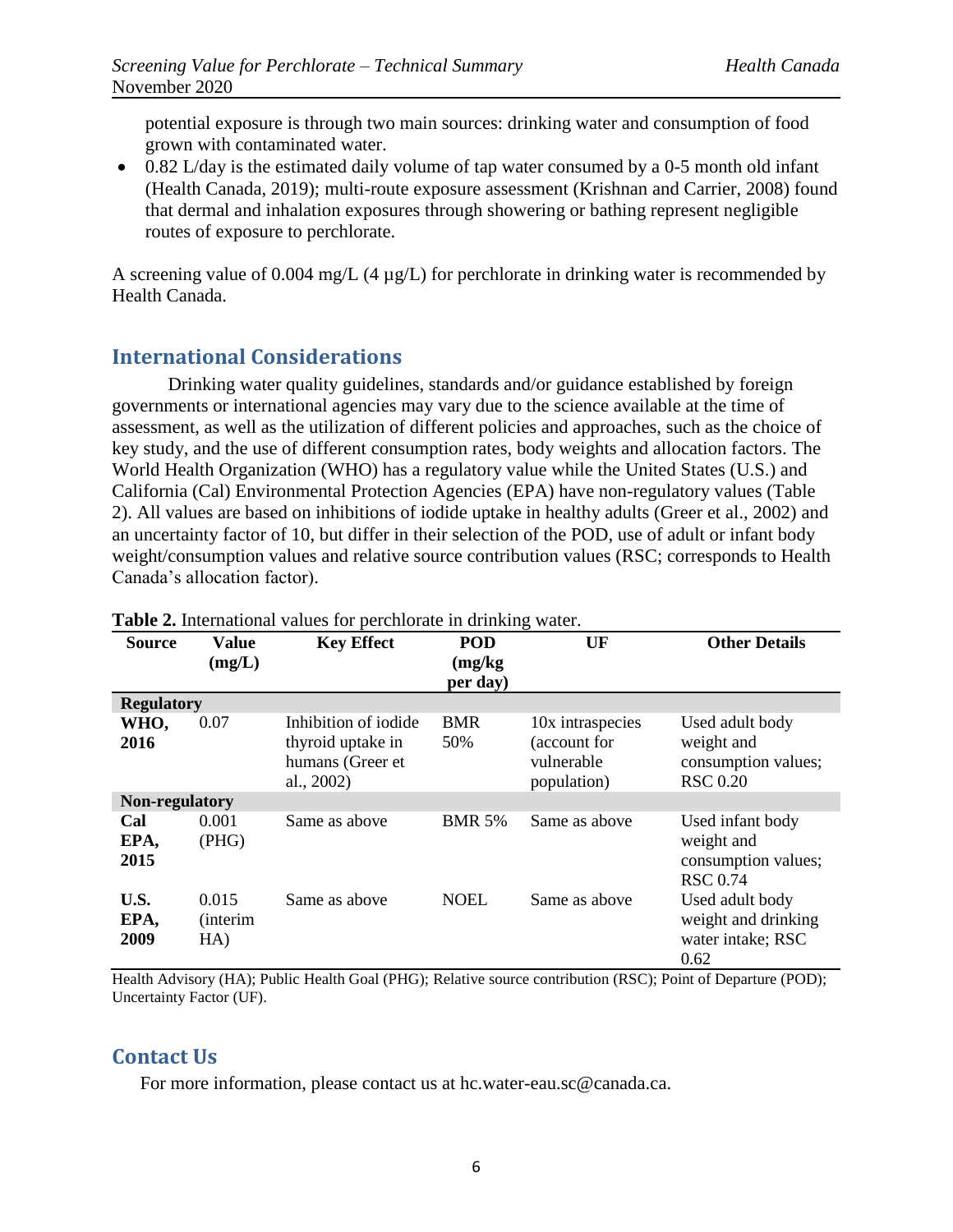### **References**

ATSDR. (2008). Toxicological profile for perchlorates. Agency for toxic substances and disease registry. U.S. Department of Health and Human Services, Atlanta, GA.

Brabant, G., Bergmann, P., Kirsch, C.M., Kohrle, J., Hesch, R.D. and von zur Muhlen, A. (1992). Early adaptation of thyrotropin and thyroglobulin secretion to experimentally decreased iodine supply in man. Metabolism, 41(10): 1093-1096.

Braverman, L.E., Pearce, E.N., He, X., Pino, S., Seeley, M., Beck, B., Magnani, B., Blount, B.C. and Firek, A. (2006). Effects of six months of daily low-dose perchlorate exposure on thyroid function in healthy volunteers. J. Clin. Endocrinol. Metab., 91(7): 2721-2724.

Brechner, R.J., Parkhurst, G.D., Humble, W.O., Brown, M.B. and Herman, W.H. (2000). Ammonium perchlorate contamination of Colorado River drinking water is associated with abnormal thyroid function in newborns in Arizona. J. Occup. Environ. Med., 42: 777-772.

Bruce, G.M., Corey, L.M., Pearce, E.N., Braverman, L.E. and Pleus, R.C. (2018). Determination of thresholds of radioactive iodine uptake response with clinical exposure to perchlorate: A pooled analysis. J. Occup. Environ. Med., 60(4): e199-e206.

Cal EPA. (2015). Public health goal for perchlorate in drinking water. Office of environmental health hazard assessment. California Environmental Protection Agency, California, USA.

EFSA, Arcela, D., Marco, B. and Francesco, V. (2017). Dietary exposure assessment to perchlorate in the european population. EFSA journal: 15(10):5043. european food safety authority. doi: 10.2903/j.efsa.2017.5043.

Environment Canada. (2009). National assessment of groundwater quality in Canada (Pre-release version for Government review and comment). National Water Research Institute, groundwater assessment and remediation section and the University of Waterloo, Department of earth sciences. Pages: 1-54.

Gibbs, J.P., Ahmad, R., Crump, K.S., Houck, D.P., Leveille, T.S., Findley, J.E. and Francis, M. (1998). Evaluation of a population with occupational exposure to airborne ammonium perchlorate for possible acute or chronic effects on thyroid function. J. Occup. Environ. Med., 40: 1072-1082.

Greer, M.A., Goodman, G., Pleus, R.C. and Greer, S.E. (2002). Health effects assessment for environmental perchlorate contamination: The dose response for inhibition of thyroidal radioiodine uptake in humans. Environ. Health Perspect., 110(9): 927-937.

Health Canada. (in preparation). Canadian exposure factors used in human health risk assessments.

Kooistra, L., Crawford, S., van Baar, A.L., Brouwers, E.P. and Pop, V.J. (2006). Neonatal effects of maternal hypothyroxinemia during early pregnancy. Pediatrics, 117(1): 161-167.

Krishnan, K. and Carrier, R. (2008). Approaches for evaluating the relevance of multiroute exposures in establishing guideline values for drinking water contaminants. J. Environ. Sci. Health. C. Environ. Carcinog. Ecotoxicol. Rev., 26(3): 300-316.

Krishnan, K. and Carrier, R. (2013). The use of exposure source allocation factor in the risk assessment of drinkingwater contaminants. J. Toxicol. Environ. Health B Crit. Rev., 16(1): 39-51.

Lamm, S.H., Braverman, L.E., Li, F.X., Richman, K., Pino, S. and Howearth, G. (1999). Thyroid health status of ammonium perchlorate workers: a cross-sectional occupational health study. J. Occup. Environ. Med., 41: 248-260.